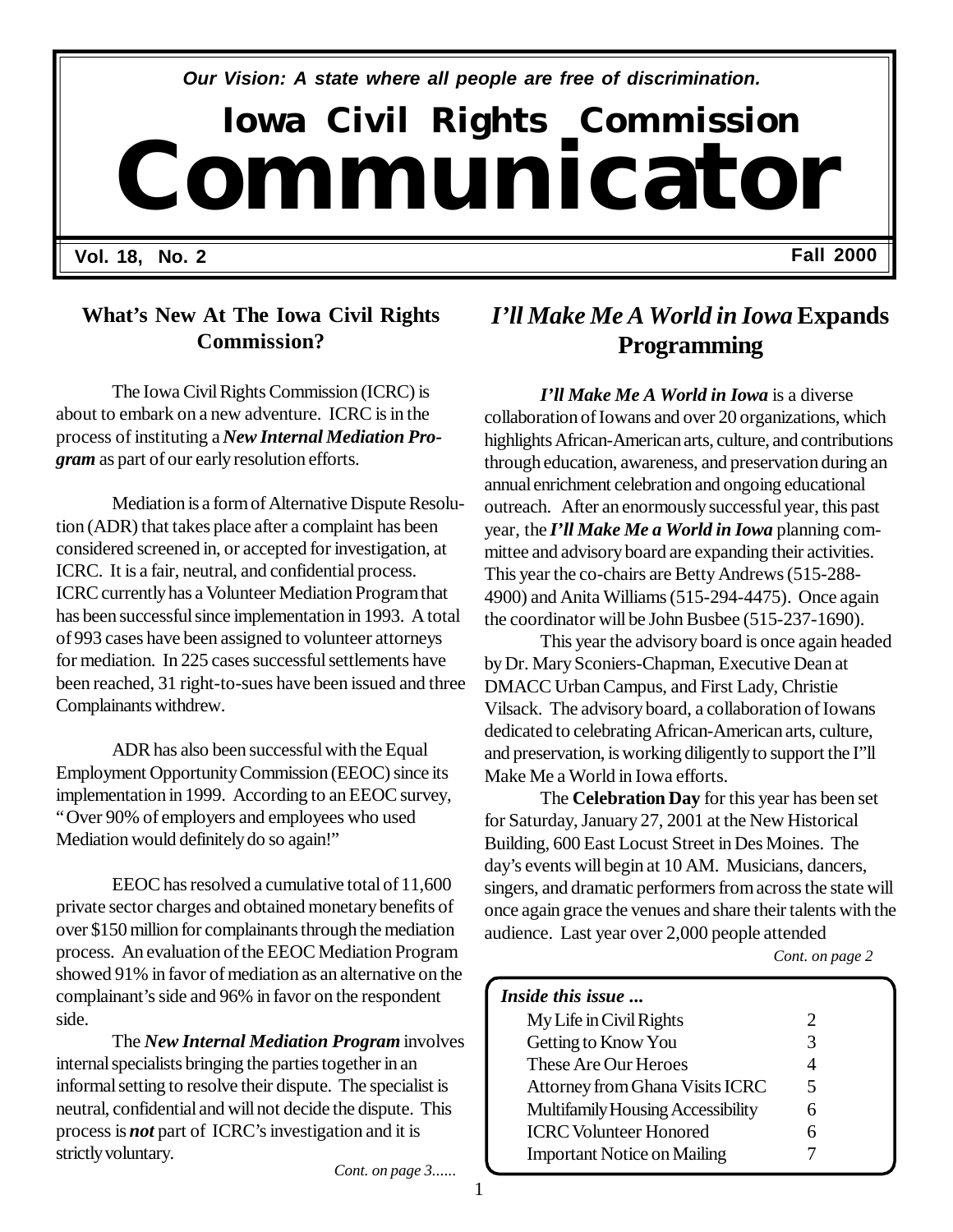#### **My Life in Civil Rights**

*By Carol Anne Leach, Editor*

This will be my last issue as editor of the Communicator, as I am retiring soon from the Iowa Civil Rights Commission. I've been involved with this publication for at least ten years or more, so it almost seems like a child that I've nurtured along through ups and downs. We've gone from hand-typed articles that had to be typeset to desktop publishing and computerized mailing lists in these few years.

As editor, I have kept my own personal opinions and personal information to a minimum, but now I've exerting my editorial privilege to comment on my time with the agency. Over the years, many people have asked me how I happened to become a civil rights worker, and the best answer is that it was pure serendipity.

I first encountered the agency in 1974 when I moved to Des Moines and urgently needed a job. I took the tests for a clerk typist job with the state, got a good score, and received my first job offer— from the Iowa Civil Rights Commission. It was a happy match, and I soon found my niche in civil rights. I later left the agency to complete my college degree, but in 1978 came back to a professional position.

Through the years many changes have taken place in the agency: changes in locations, changes in leadership; changes in philosophies of legal issues and case processing; changes in technology. In some ways nothing seems the same, except the basic work that we do: enforcing the law through complaint processing, advocating for civil rights, and educating the citizens of Iowa about their rights and responsibilities under the law. Our methods and circumstances may change even more in the future, but we will keep doing what we do best— fighting discrimination.

My years in civil rights have taught me that discrimination can and does occur in every walk of life. I'm impatient with those who comment that "there's no discrimination in Iowa" because we're such nice folks. Sorry, but that just isn't so. There are still employers who do not accept women in certain jobs, who do not accept persons with disabilities, or persons who are a different color or whose English skills may be poor. There are housing providers who pale at the thought of renting to Black persons, immigrants and persons with disabilities, and those who believe that renting to families with children

causes instant disintegration to their property. There are neighbors who do not want anyone "different" in their neighborhood.

There are still people who preach hate against persons of another ethnicity or national origin, or persons who are gay and lesbian. Our mission of eliminating discrimination in Iowa seems endless. But we can certainly work on making Iowa a more welcoming and inclusive place, one person at a time and one community at a time. In fact, Iowa must do this in order to grow and compete economically in the global market.

A great big "Thank You" to the people of Iowa and my co-workers for a fulfilling, interesting and "never a dull moment" career. Serendipity provided me with a wonderful career opportunity. As I approach retirement with excitement and a little anxiety, I hope fortune will find a way for me to continue the fight against discrimination. I plan never to lose my passion for justice and equality, although my voice may be heard in other ways. $\blacksquare$ 

#### **I'll Make Me a World** *(cont. from page 1...)*

**Celebration Day**. We anticipate this number to be even larger this year. If you would like to help with this year's **Celebration Day**, please contact one of the co-chairs.

Still being requested for exhibit, the *I'll Make Me a World* Freedom Ship visited 16 Iowa cities during its 5 month tour from February to June 2000. This inaugural collaborative art project garnered much attention, stimulating a great deal of local awareness and interest in Iowa's African-American culture and history. This year the educational outreach component to *I'll Make Me a World in Iowa* will expand to reach 30 Iowa communities with the *I'll Make Me a World in Iowa: Get on Board! Celebration Train.* The train theme evokes past images of Iowa's rail system that traversed Iowa, linking its communities; of Iowa's significant role in the Underground Railroad; and of the state's promising future through the appeal for everyone to "get on board."

Each participating community will recruit a local team of diverse youth, an artist, an educator, and other community leaders. The team will receive a plain rail car to decorate with images of local African-American culture, freedom, local diversity, and future visions. Their finished work of art will be joined with the rail cars from the other participating communities and be unveiled at a special reception prior to **Celebration Day**. Then the *Celebration Train* exhibit will tour each participating community.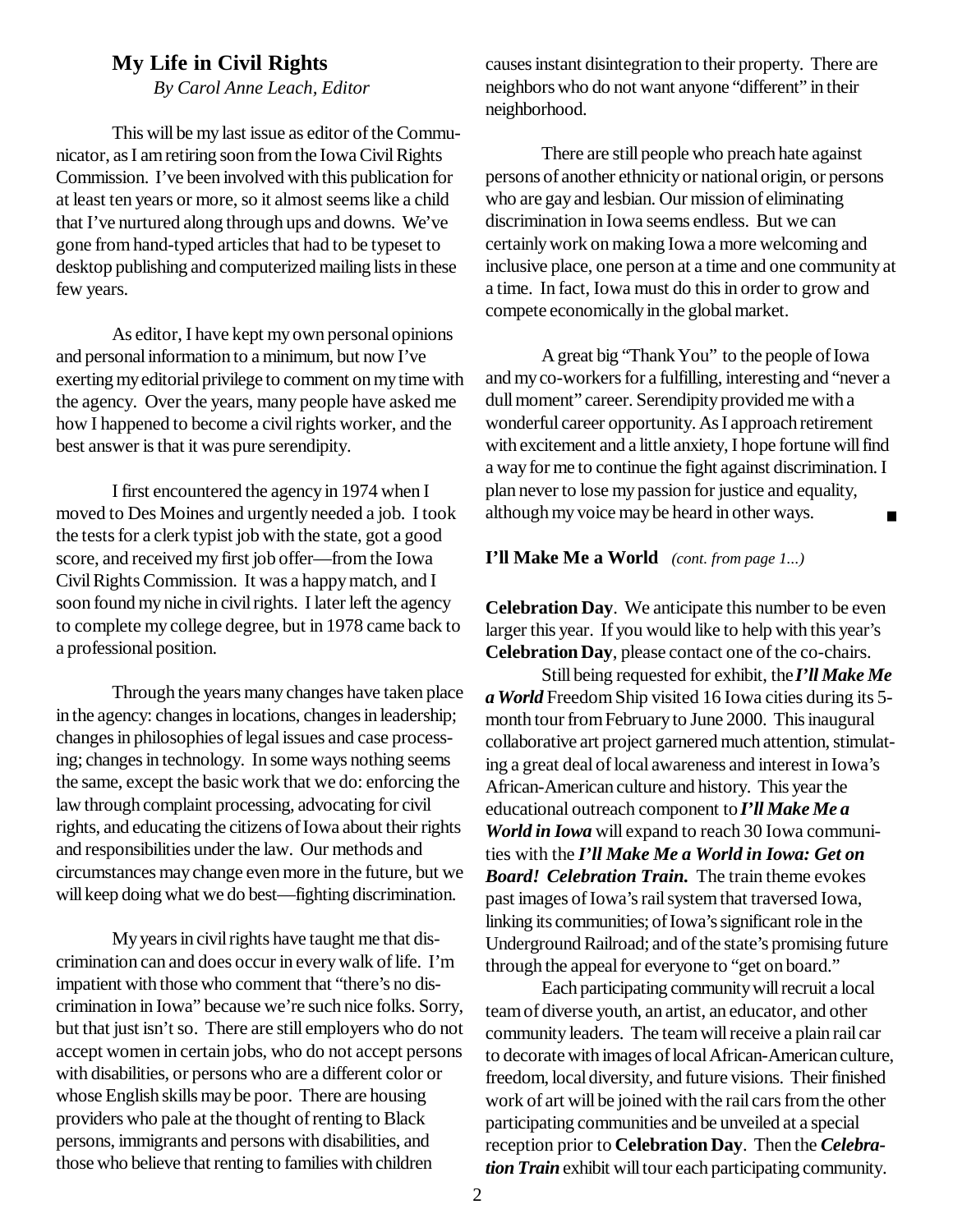#### *Getting to Know You*

This is the third in our series of interviews with our newest commissioners. Our commissioner this issue is **Rachel Scherle**, currently of Iowa City.



Q. Rachel, please tell us about your educational and professional background.

A. I received a BA in political science and journalism this year from Iowa State University; I am currently a first year student at University of Iowa Law School. For my professional background, I worked on the Elizabeth Dole Campaign and at the Carrie Chapman Catt Center for Women and Politics in Ames from 1997-2000.

Q. What experiences have you had in your life that helped you to develop an interest in civil rights?

A. I feel that I have always had a strong sense of justice and this was intensified while I was at Iowa State University. Living in a college town (which was enormously more diverse than where I grew up) gave me a broader perspective and really inspired me to explore some of the equality issues in our society today.

Q. You are probably the youngest person appointed to the Commission. What unique perspectives do you believe you bring to the Commission?

A. As the youngest member of the commission, I feel that I represent an age demographic that is severely underrepresented in our society. But, I really don't think that my age is that big of an issue. I feel that the important characteristics for a commissioner are a sense of fairness and justice and an interest in making Iowa a better and more desirable place to live.

Q. What is your vision for the Commission? What do you think are the important issues that need to be dealt with in the next few years?

A. In visioning the commission's future, I would like us to get involved with other state agencies and work together to educate, promote and celebrate Iowa's diversity. Also, many of Iowa's young people are leaving the state because of a lack of diversity and employers just don't

have enough people to fill jobs. Increasing Iowa's diversity is the hot topic now and for the future.

Q. What are some ways that the Commission could be more proactive in reaching out to the citizens of Iowa?

A. I think that the Commission could be more proactive by reaching out to Iowa's young adults and children. They are the future of the state and it would be beneficial to get their input on what they think the commission should be doing. I would like to accomplish this through forums and debates at schools or something even bigger, such as an Iowa youth diversity conference.

Q. Is there anything else you'd like to add?

A. Working with my fellow commissioners and the staff has been a great experience and I really enjoy listening to all of the different views we bring to the table. I feel this is a great learning experience for me and I hope that more people my age will see that it is possible to get involved in their state government.

To those who believe the battle against discrimination has been won, I say, look at the realities of paychecks and power.

*Linda Chavez-Thompson, 1997*

#### **What's New** *(cont. from page 1)*

There are several *advantages to mediation* and we want to share them with you:

- it's *free*
- it's *fast*  shorter than full investigation
- it helps the parties put it behind them quickly
- gives both parties the chance to be heard and give their side of the story
- allows the parties to hear each other's concerns and work toward a resolution
- *successful mediation results in settlement and closure of the file*

If no settlement is reached through mediation, ICRC will investigate the charge. If you filed a complaint of discrimination with ICRC, or if a complaint has been filed against you, your company or organization, and you wish to consider mediation, please call Pam Patton, Compliance Manager at (515) 242-6135 or e-mail at pam.patton@icrc.state.ia.us.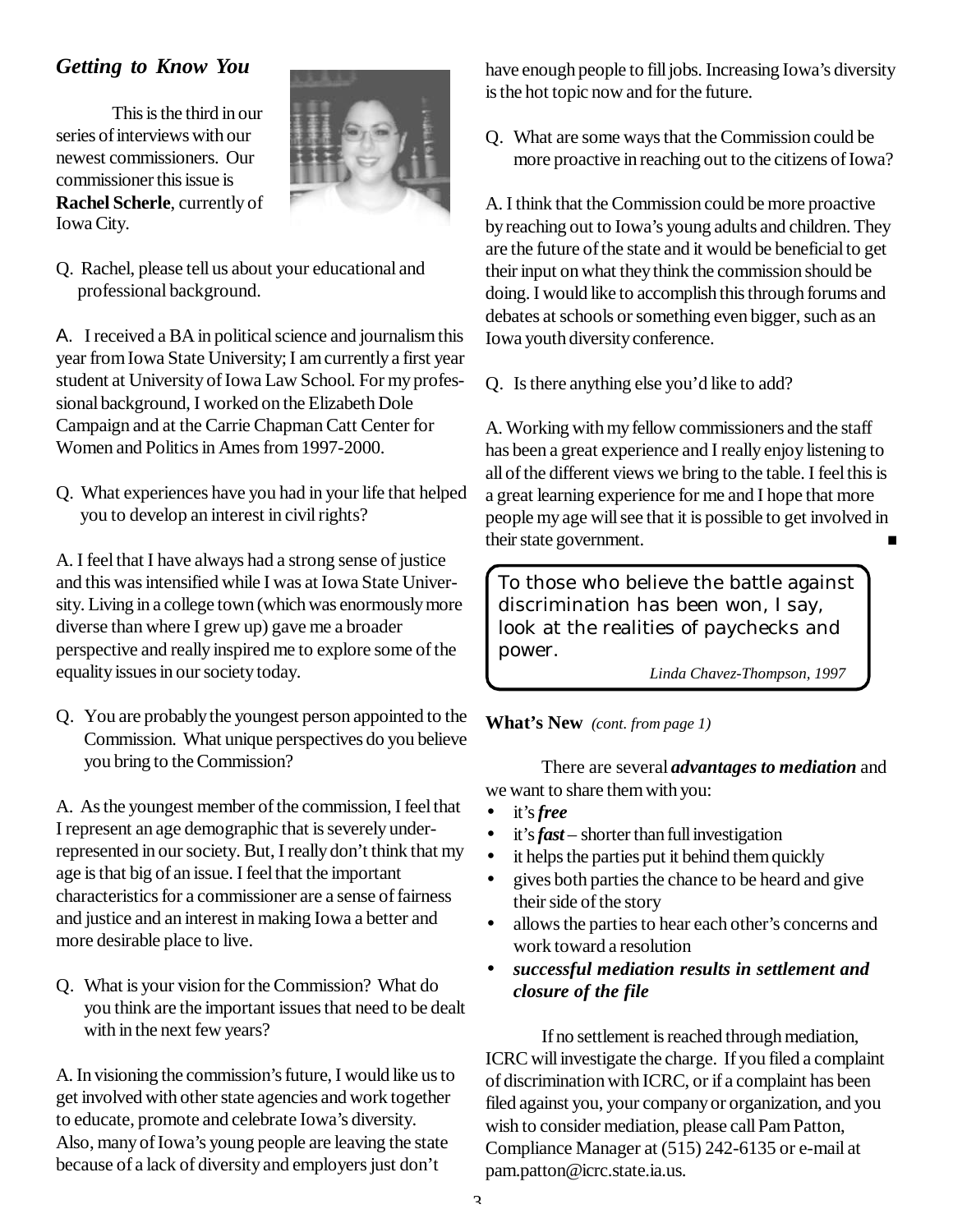#### **These Are Our Heroes: Friends of Civil Rights Award Winners**

Award winners were recognized at the Friends of Iowa Civil Rights, Inc., annual banquet held on October 12, 2000. Nominations for the awards were solicited from the public, and the Friends Board made the selection of the winners.

#### **Honorary: The Honorable Thomas J. Vilsack**

This year the Friends of Iowa Civil Rights, Inc. are proud to present an honorary award to the Honorable Thomas J. Vilsack, Governor of Iowa, for his authorship and support for Executive Order #7. This order reaffirms the State of Iowa's policy of equal opportunity in state employment for all employees and proclaims than an individual shall not be denied access to state employment opportunities because of race, creed, color, religion, national origin, gender, gender identity, sexual orientation, age, marital status, or physical or mental disability. Friends applauds the Governor for his courage and determination regarding Executive Order #7, in spite of opposition and litigation.

#### **Education: Ruth Ann Gaines**

Ruth Ann Gaines is synonymous with education and the promotion of civil rights. Her students can attest to her passion for both. Ruth Ann is a teacher of drama at East High School in Des Moines. She was selected as the Iowa State Teacher of the Year for the 1998-99 school year. As a result of that award she prepared a wonderful report entitled, "Celebrating Diversity." Ruth Ann also formed and continues to direct Voices of Change, a youth creative dramatics ensemble that presents on current issues throughout central Iowa. She is a role model not only for her students, but also for the whole community. Ruth Ann is also an accomplished storyteller and actress. Her energy is infectious and is only matched by the skill and dedication she brings to her teaching, directing, storytelling, and acting.

#### **Individuals: Howard and Florence Eldrenkamp**

Howard and Florence Eldrenkamp have spent their lives in service to others. Since their retirement from their professions in 1987 they have worked tirelessly to help those in need. Together they have served in assisting AIDS patients, and are active members of PFLAG (Parents and Friends of Lesbians and Gays), a support and education group for those who have a loved one or friend who is gay or lesbian. They both volunteer at the

Breakfast Club, which serves breakfast and provides assistance to children at Trinity United Methodist Church in Des Moines. Florence has taught ESL for 12 years through Hawthorn Hill Ministries. Howard is an organizer of the annual Hunger Hike, which raises money for the needy. Howard and Florence believe that everyone needs a chance for equal opportunity and that every person is an individual of worth and dignity and they are working to make that chance for equality happen.

#### **Individual: Richard Hayes**

For many Sioux Citians, Richard (Dick) Hayes is "Mr. Human Rights." He is repeatedly sought as a spokesperson, speaker, panel member, discussion facilitator, committee member, board director, organization president, and general volunteer for a myriad of programs within and for Sioux City. It is not uncommon for Dick not only to devote countless hours of volunteer time beyond his job description but also to give his personal monetary contributions to assure a community event, civic organization, or deserving individual is enabled financially to succeed. Dick is a man of personal dignity, professional bearing, and unique stature. He exemplifies by thought and action the very best of the qualities of dedication and commitment to improving the condition of human and civil rights.

#### **Individual: Ruby Sutton**

Ruby Sutton was born in the South and moved to Dubuque 35 years ago. She has been a leader of the African-American community in Dubuque for several decades, and has worked tirelessly to defend justice, civil rights, and to assist the poor. In 1984, Ruby was named the "First Citizen of Dubuque" by the Telegraph Herald newspaper. Some of her numerous other awards include the Dubuque YWCA Equal Rights Award in 1992; the Dubuque Branch NAACP Peacemaker Award in 1999, and her honorary Doctorate of Laws this year. Ruby freely gives of her time to speak to students concerning civil rights and diversity. She is the person many turn to for assistance when less fortunate residents need food, clothing, or housing. She is the "Mother Theresa" of Dubuque, and a person many others aspire to be.

#### **Organization: The National Conference for Community & Justice (NCCJ**)

The National Conference for Community and Justice, NCCJ, has a long history of championing civil rights in Iowa and in the United States. Founded in 1927,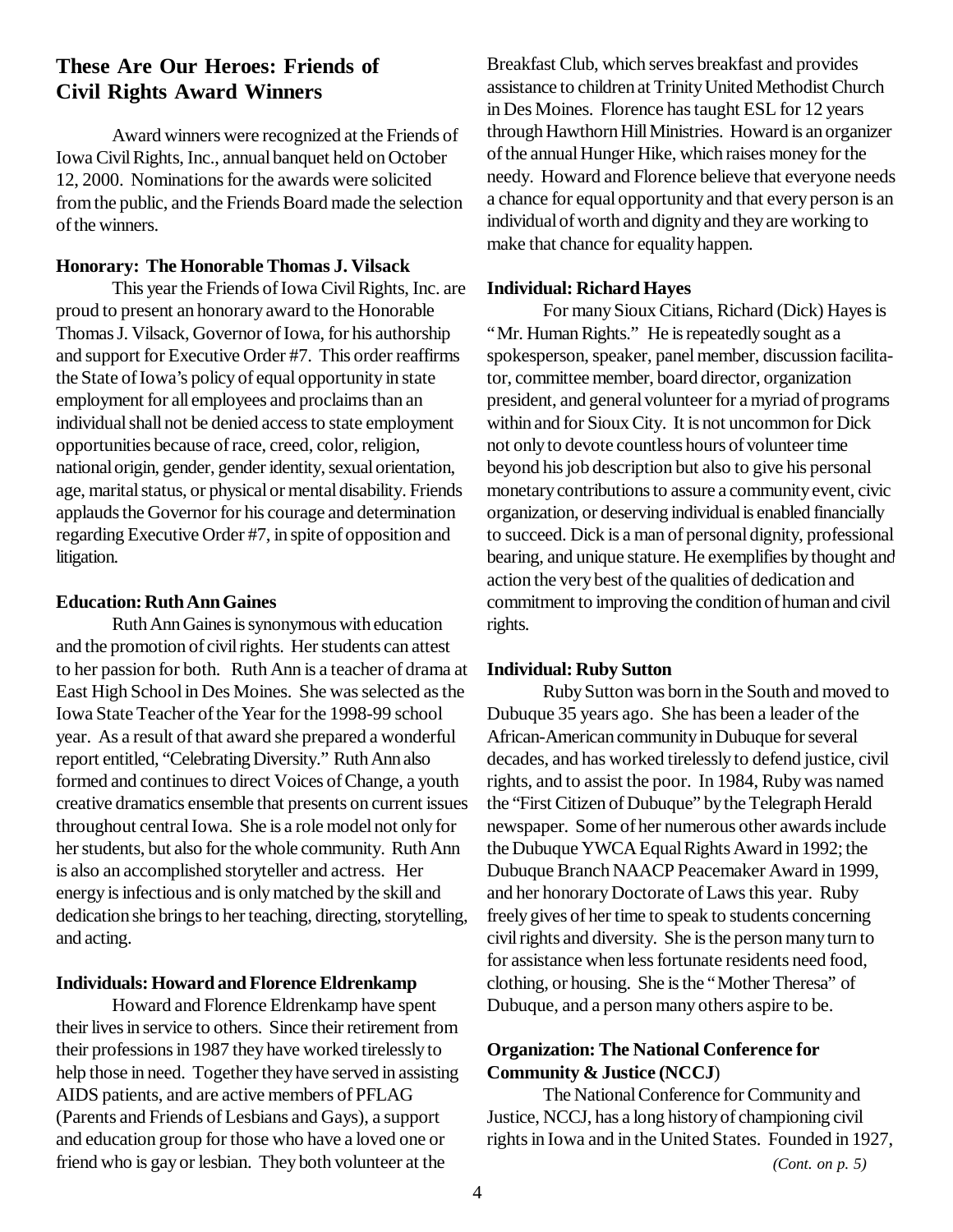NCCJ is a national human relations organization dedicated to fighting bias, bigotry, and racism in America through advocacy, conflict resolution, and education. Local offices are located throughout the U.S. Rudy Simms, Executive Director, and a board of directors, currently chaired by Greg Naylor head the Iowa office. The local office conducts numerous programs to promote understanding and compassion, such as the Metrotown Youth Retreat, Camp Unitown for middle school students, Camp Anytown for high school students, and the "Understanding the Human Family" Reading/Essay Program for students in grades 4-9.

Since 1997, Honest Conversation Study Circles on Race, Ethnicity, and Culture has provided the Greater Des Moines area with a means to hold honest, thoughtful, focused discussions that challenge assumptions and stereotypes. Recently, NCCJ held their first annual Walk as One Walk-a-thon, in which people from all facets of the Des Moines community came together as teams of diverse walkers showing support for inclusion, and promoting NCCJ's work with youth. We are all made better by the work of NCCJ and its promotion of understanding, improved interpersonal relations, and action.

#### **Business: United Parcel Service (UPS) Community Relations- Iowa District**

A friend is an ally or comrade. The Iowa District Community Relations Division of United Parcel Service has been such to I'll Make Me a World in Iowa, a celebration of the contributions of African-Americans in the areas of arts and entertainment. This program consists of a celebration day, a black-tie Gala, and this year, a traveling educational outreach project. The educational outreach component was a Freedom Ship, designed by Sudanese ESL students at Central Campus in Des Moines. Students from around the state designed the 14 sails to reflect what freedom meant to them. When completely assembled the Freedom Ship stood 11 feet high, 7 feet long, and 4 feet wide. UPS crated and transported the ship across Iowa for displays.

UPS supplied volunteers who assisted throughout the celebration day, and delivered one of the main attractions, Mr. Chuck Davis and his team of African Dance artists. They provide more than \$30,000 in support for the day's event. The Iowa District Community Relations Division of UPS has been a major force in making the I'll Make Me a World in Iowa such a huge success.

#### **These Are Our Heroes** *(cont. from page 4)* **Attorney from Ghana Visits ICRC**



Abena (Margaret) Manful from Accra, Ghana, recently spent six weeks as an intern at the Commission. Manful is an attorney with the Commission on Human Rights and Administrative Justice, an independent institution founded in 1992. The agency deals with

human rights matters, including corruption and abuse of power by public officials.

Manful's visit was sponsored by the U.S. State Department and the Public Affairs Division of the U.S. Embassy in Accra. Local sponsors were the Council for International Understanding, Des Moines, and the University of Indiana. She had asked to be placed in an agency similar to hers, and ICRC was chosen to host her.

While here she participated in and learned about all aspects of our work, as well as visiting other state and private agencies working in related fields. Manful stated that she learned that it seemed more efficient to separate the enforcement process from the education and advocacy functions, as we have done here in Iowa.

Manful described Accra as a large city with very heavy traffic; thus she was surprised how easy it was to move about in Des Moines. Staff hosted her in their homes and in visiting many sites in Des Moines and the surrounding area, so that she could see a cross section of city and rural life in Iowa. When asked what other things that she found surprising, she said that she was surprised at how fast the weather changes here. She also was surprised at the large number of elderly people who live alone, and even younger people living alone, as it is the custom in her country for the extended family to stay together.

Much as she enjoyed her visit, Manful was eager to return to her family. Her husband, who trained as a chemical engineer, teaches math in a private high school. They have three children.

Manful summed up her experience by saying she found real friendship with the people at ICRC. Staff knows that we now have a friend on the other side of the globe. Fortunately, we can all stay in touch through the wonders of e-mail.

 $\blacksquare$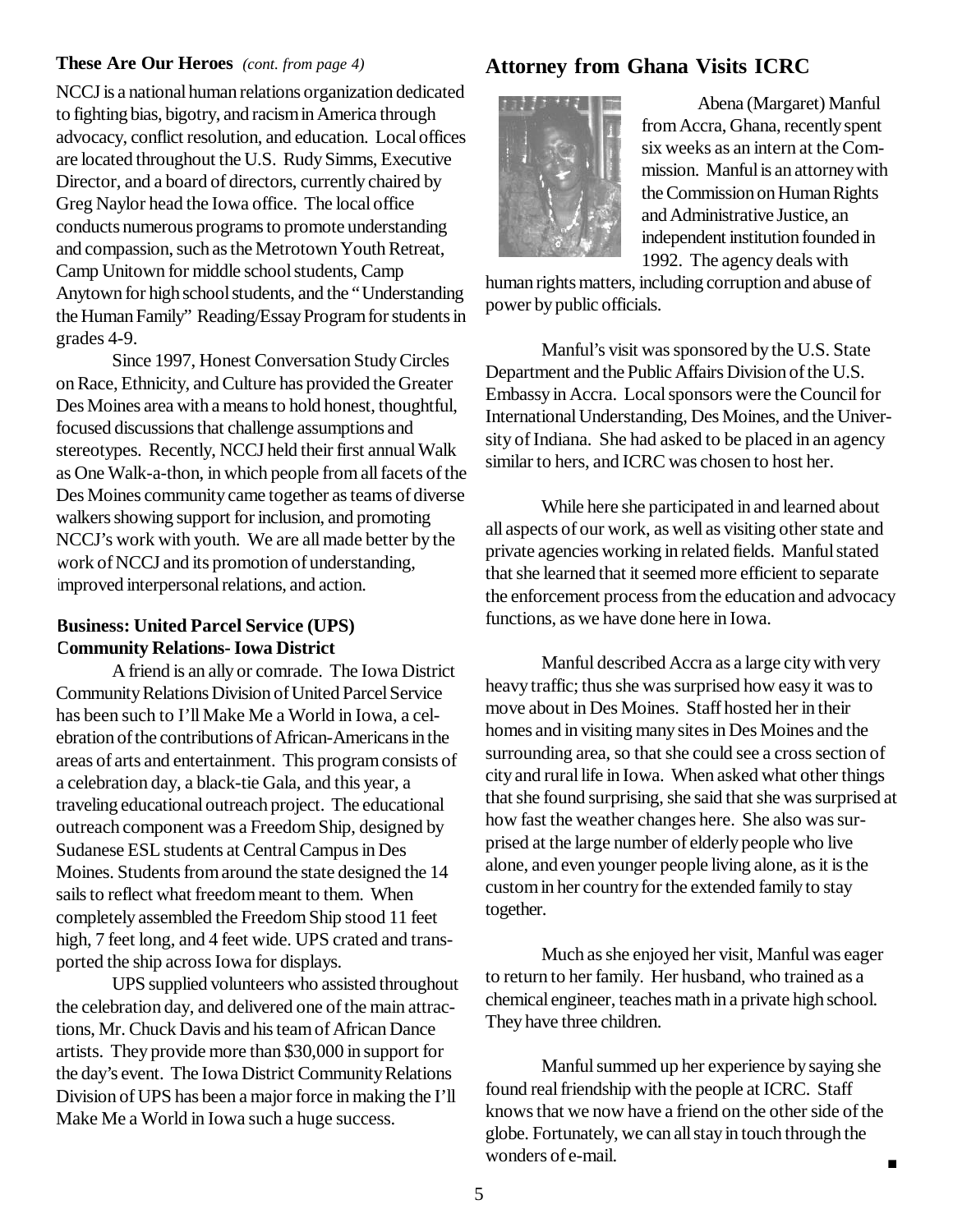#### **ICRC Completes Work on HUD Multifamily Housing Accessibility Project**

With the final presentation on September 29, 2000, ICRC staff completed the public portion of the HUD grant on Multifamily Housing Accessibility. A total of 28 presentations were made around the state with a program that explained the fair housing laws and the requirements of these laws in regard to persons with disabilities. The programs were planned, written, and presented by Carol Anne Leach, civil rights specialist, and Frank Tribble, training officer.

The sessions were attended by 196 persons. While this was lower than the hoped for participation, those who attended had a need to know this information or had a personal or professional interest in the topic. In some cities, lively discussions were sparked, and attendees frequently remarked, "I wish more people had come to hear this message."

Some common questions and comments surfaced from the discussions, or were mentioned in the evaluations. These are some of the frequently expressed concerns:

- There are many difficulties and disparities with the various building codes and legal requirements. People are confused about who's covered by which codes, and are not sure how to comply. They often don't have the information they need and are not sure where to get it.
- People in the building industry want more technical information, "nuts and bolts" on the specific requirements.
- Housing consumers had questions about financial assistance available to help tenants and owners with the cost of modifications to existing housing units.
- Suggestions were made for more testing and monitoring of multifamily housing being built, and for increased enforcement of the laws.
- A clearinghouse or other mechanism to inform consumers about the availability of accessible or adaptable housing was suggested.
- $\blacksquare$  A positive result was bringing people together within the same community to start talking about accessibility issues. In several locations, people were still talking after the presenters had left.

In the first phase of the project, 3,500 packets of information were mailed out to persons with disabilities, advocacy organizations, city building code departments,

## **ICRC Volunteer Wins Governor's Award**



**Richard Ivis**, an ICRC volunteer for the past year, recently received the Governor's Volunteer Award. The ceremony was held at Camp Dodge in Johnston and volunteers from around the state were honored.

Ivis works as a file copier, an important part of case processing. Files for completed investigations must be copied for submission to EEOC and HUD, and to fulfill requests from attorneys for cases involved in litigation. Ivis keeps his work organized and gets the copying done, even if it means he needs to come in the office for extra time.

In 1976 Ivis was critically injured in an automobile accident and was in a coma for six months. Although he still has physical challenges, his recovery has been remarkable. He likes volunteering because he enjoys working with people and doing something useful. His dependability, diligence and good cheer have been much appreciated by Commission staff. He is a valued member of our office family.

In other volunteer news, Janet Parker has retired from her volunteer position with ICRC. Parker had been a volunteer for seven years, with six of those years being spent as a screener.

Parker was a previous recipient of the Governor's Volunteer Award for her work with our agency. Thank you, Janet, for a job well done!

Ivis and Parker were guests at a reception hosted by ICRC staff ro recognize their contributions to the agency.

. . . . . . . . . . . . . .

builders, and architects. The packets contained "What the Law Requires," the "Fair Housing Guide," "Accessibility Review of Multifamily Housing," and a schedule of the planned presentations.

The project was a first step in making people aware of the requirements for accessible multifamily housing, but much remains to be done to achieve the goal of all new construction of multifamily housing having the required accessibility features.  $\blacksquare$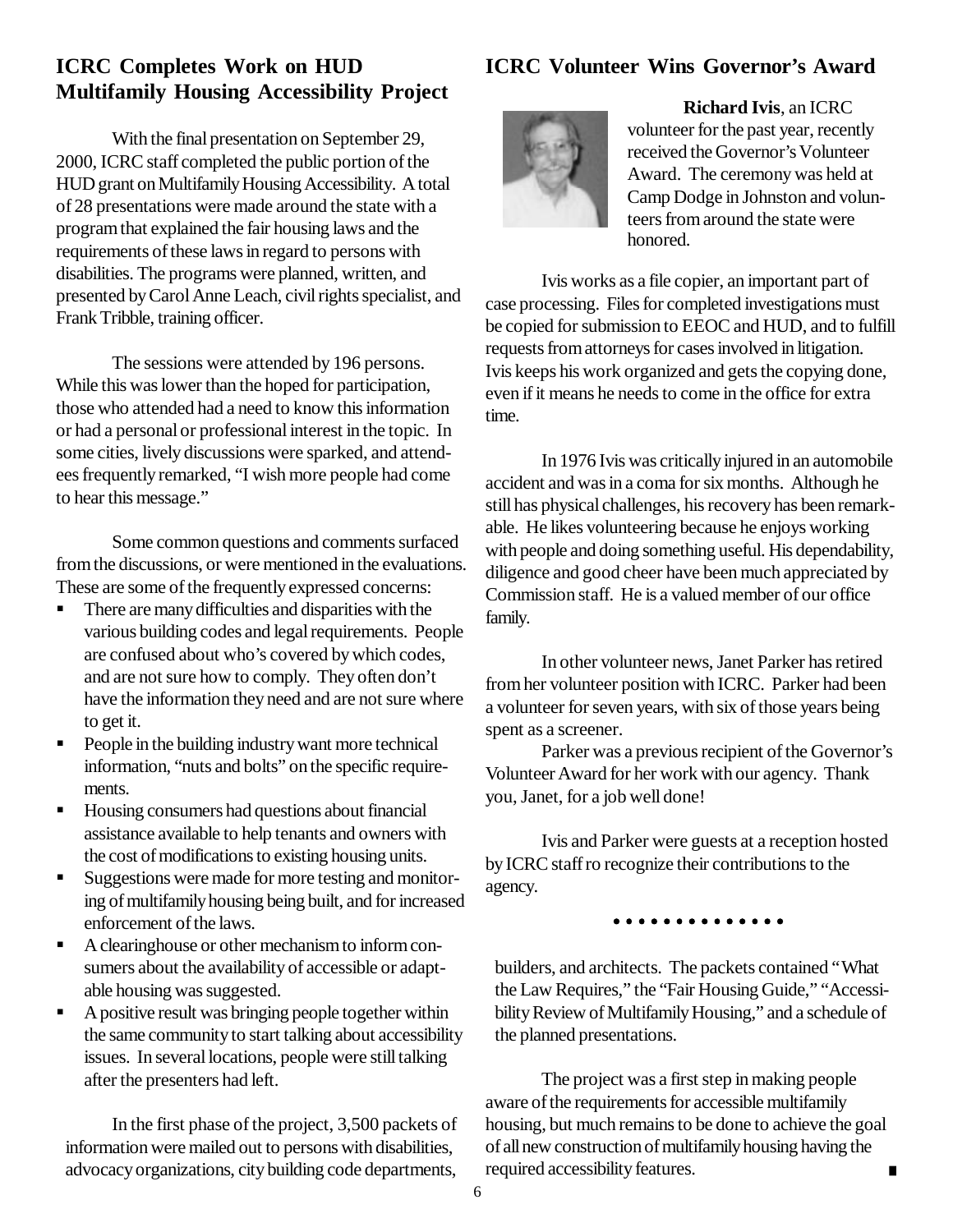### **Revised Harassment Factsheets Published**

The ICRC FactSheets on Harassment have been revised and published. "Harassment in the Workplace: It's Against the Law" and "Sample Policy Prohibiting Harassment in the Workplace" have widened their focus to cover all types of harassment. Information on sexual harassment is incorporated into the text, as well as the latest interpretations from the U.S. Supreme Court decisions.

To request copies of these FactSheets, call 1-800-457-4416, ext. 1-8086.

Mark Your Calendars! January 27, 2001 *"I'll Make Me a World in Iowa"* Celebration State Historical Building 600 E. Locust Street Des Moines, IA

# **Important Changes Ahead for the** *Communicator***!**

. . . . . . . . . . . . .

In the coming months, several changes are planned in the production and distribution of the ICRC newsletter, the Communicator. Increased costs of printing and mailing the hard copy have made it necessary to look at new and different ways to get the message out to the public.

We are planning to do the newsletter in a different computer program so it may be more easily accessed on our web page. Now that so many people have access to the Internet at their office or their home, it just makes sense to use this tool more.

We are asking our readers who have access to the Internet to use that method of connecting with us for the newsletter. For those who cannot do this, we still plan to distribute print copies. If we do not hear back from you, we will remove your name from the mailing list. If you no longer wish to receive the Communicator, please let us know. Since the newsletters are mailed U.S. Bulk Mail, the copies are not forwarded or returned to us if they cannot be delivered. We would like to eliminate this wasted expense.

#### **Please complete and return the following to us:**

| Will you access the Communicator from our webpage (www.state.ia.us/government/crc)?                                                                                                                                           |  |  |  |  |
|-------------------------------------------------------------------------------------------------------------------------------------------------------------------------------------------------------------------------------|--|--|--|--|
| Do you want to receive the printed copy of the Communicator?                                                                                                                                                                  |  |  |  |  |
| Do you want to have your name removed from the Communicator mailing list?                                                                                                                                                     |  |  |  |  |
| Name and the same state of the same state of the same state of the same state of the same state of the same state of the same state of the same state of the same state of the same state of the same state of the same state |  |  |  |  |
|                                                                                                                                                                                                                               |  |  |  |  |
| $City$ $—$ $State$ $Zip$ $—$<br>(or attach copy of mailing label)                                                                                                                                                             |  |  |  |  |

#### **Return to: Dawn Peterson**

Iowa Civil Rights Commission, 211 East Maple St., 2nd Floor, Des Moines, IA 50309-1858